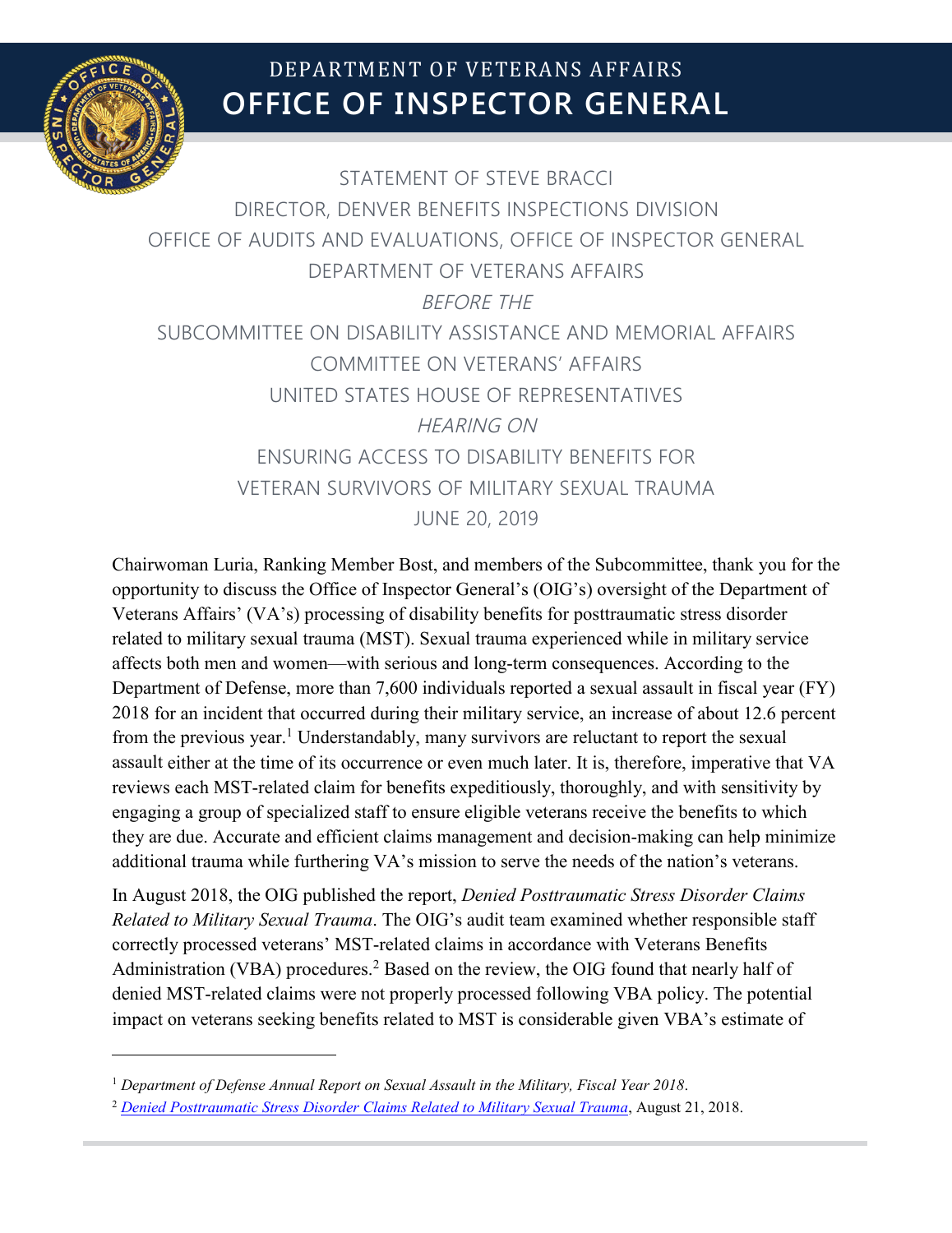about 12,000 MST overall claims being processed per year and the growing number of reports to the Department of Defense. The audit team identified several deficiencies that led to the improper denial of benefits such as lack of specialization, inadequate MST-related claim training for processing staff, deficient internal controls, and discontinued special focus reviews.

## **BACKGROUND**

In October 2017, the OIG implemented a new national inspection model for VBA oversight. Under this new approach, the OIG conducts nationwide audits and reviews of high-impact programs and operations within VBA. The purpose of these types of audits and reviews is to identify systemic issues within VBA that affect veterans' benefits and services, determine the root causes of identified problems, and make useful recommendations to drive positive change across VBA. Previously, the OIG largely conducted its oversight through routine inspections of VBA's 56 regional offices. The OIG's August 2018 MST report was one of the first reports that the OIG published under the new national inspection model.<sup>[3](#page-1-0)</sup>

## **PTSD**

Posttraumatic Stress Disorder (PTSD) is a mental health condition that military members can develop after experiencing or witnessing life-threatening events such as combat, natural disasters, personal trauma, or other significant stressors.<sup>[4](#page-1-1)</sup> According to VBA, a veteran must have a current diagnosis of PTSD, credible evidence that the stressor occurred during military service, and a link between the current PTSD symptoms and the in-service stressor for VBA to establish service connection for PTSD.

#### **MST**

 $\overline{a}$ 

VBA defines MST as a subset of PTSD personal trauma claims, specifically related to sexual harassment, sexual assault, or rape that occurred in a military setting.<sup>[5](#page-1-2)</sup> According to a 2013 report by the RAND Corporation National Defense Research Institute, the vast majority of sexual assault survivors do not seek immediate care and the incidents are not reported to

<span id="page-1-0"></span><sup>3</sup> Other reports published under the new national inspection model include *[Unwarranted Medical Reexaminations](https://www.va.gov/oig/pubs/VAOIG-17-04966-201.pdf)  [for Disability Benefits](https://www.va.gov/oig/pubs/VAOIG-17-04966-201.pdf)*, July 17, 2018; *[Processing Inaccuracies Involving Veterans' Intent to File Submissions for](https://www.va.gov/oig/pubs/VAOIG-17-04919-210.pdf)  [Benefits](https://www.va.gov/oig/pubs/VAOIG-17-04919-210.pdf)*, August 21, 2018; *[Accuracy of Claims Involving Service-Connected Amyotrophic Lateral Sclerosis](https://www.va.gov/oig/pubs/VAOIG-18-00031-05.pdf)*, November 20, 2018; *[Deferrals in the Veterans Benefits Management System](https://www.va.gov/oig/pubs/VAOIG-18-00215-83.pdf)*, May 15, 2019; *[Decision Ready Claims](https://www.va.gov/oig/pubs/VAOIG-18-05130-105.pdf)  [Programs Hindered by Ineffective Planning](https://www.va.gov/oig/pubs/VAOIG-18-05130-105.pdf)*, May 21, 2019; *[Inadequate Oversight of Contracted Disability Exam](https://www.va.gov/oig/pubs/VAOIG-18-04266-115.pdf)  [Cancellations](https://www.va.gov/oig/pubs/VAOIG-18-04266-115.pdf)*, June 10, 2019.

<span id="page-1-1"></span><sup>4</sup> 38 Code of Federal Register §3.304(f), Posttraumatic stress disorder.

<span id="page-1-2"></span><sup>5</sup> M21-1 Adjudication Procedures Manual, Part III, Subpart iv, Chapter 4, Section H, Topic 4, *General Information on Personal Trauma*. (Historical)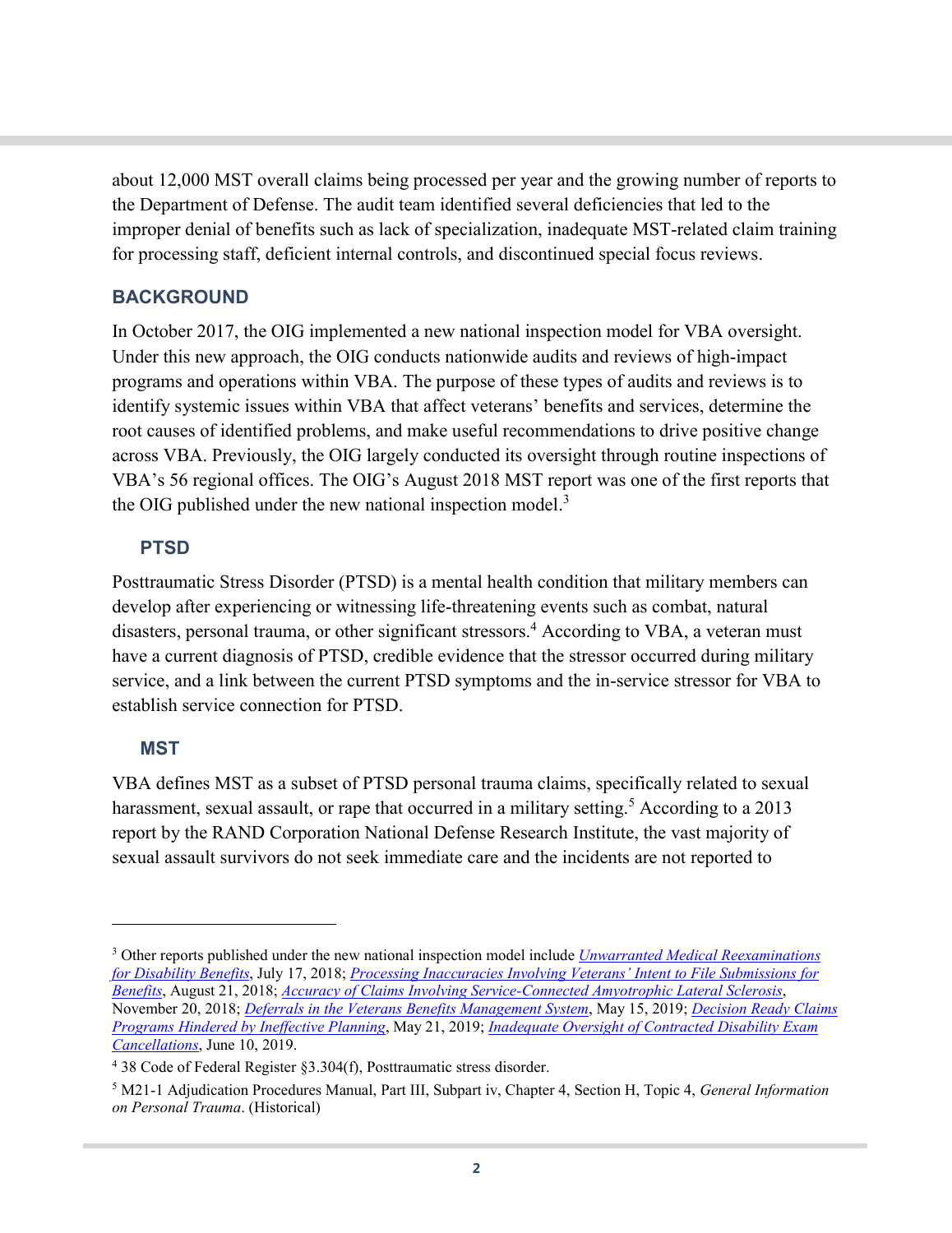authorities.[6](#page-2-0) Reasons for not reporting, which are particularly relevant to the military, include reluctance to submit a report when the perpetrator is a superior officer, concerns about negative implications for performance reports, worries about punishment for collateral misconduct that may be related to the trauma, and the perception of an unresponsive military chain of command.

It is often difficult for victims of MST to produce the required evidence to support the occurrence of the sexual harassment, sexual assault, or rape. Because of this difficulty with obtaining evidence of stressors, VBA provided further guidance in 2011 to ensure consistency, fairness, and a "liberal approach" for MST-related claims.[7](#page-2-1) These guidelines eased the requirements for the types of supporting evidence VBA could accept to support and identify an in-service stressor for MST.

## **The MST-Related Claims Process**

Each VA Regional Office (VARO) has two MST coordinators—one male and one female. They are designated as the local points of contact for veterans with MST-related claims. These employees typically also have other claims processing responsibilities. Upon receipt of an MSTrelated claim, the coordinator must attempt to contact the veteran by telephone. The purpose of this telephone call is to determine whether the veteran reported the claimed traumatic event in service, and if so, determine how they reported it and identify how to obtain this evidence. If the assault was reported, the veteran is urged to supply the report or provide the name of the military base where the report was filed. If the MST coordinator is unable to reach the veteran by telephone, a Veterans Service Representative (VSR) must send a letter to the veteran requesting information about the reporting of the sexual assault.

VSRs are VARO employees whose duties include determining what evidence is necessary to decide an MST-related claim, undertaking development action to obtain necessary evidence, and determining when a claim is ready for decision. Once obtained, VSRs must thoroughly review all evidence to confirm the stressor or identify behavior markers for MST. A marker is an indicator of the effect or consequences of the personal trauma on the veteran. If the evidence shows possible PTSD symptoms or a current diagnosis, credible evidence of the stressor, or a single marker for MST, the VSR must request a medical examination. The purpose of this examination is to provide a report that includes a medical diagnosis, if warranted, and an opinion about whether the diagnosis is related to the claimed sexual assault to establish the required nexus.

The claim evidence and exam results are then sent to a Rating Veterans Service Representative (RVSR), who are also VARO employees, with the authority to make formal decisions on

 $\overline{a}$ 

<span id="page-2-0"></span><sup>6</sup> Coreen Farris, Terry L. Schell, and Terri Tanielian, *Physical and Psychological Health Following Military Sexual Assault, Recommendations for Care, Research, and Policy*, RAND, 2013.

<span id="page-2-1"></span><sup>7</sup> VBA Training Letter, Adjudicating PTSD Claims Based on MST. (Historical)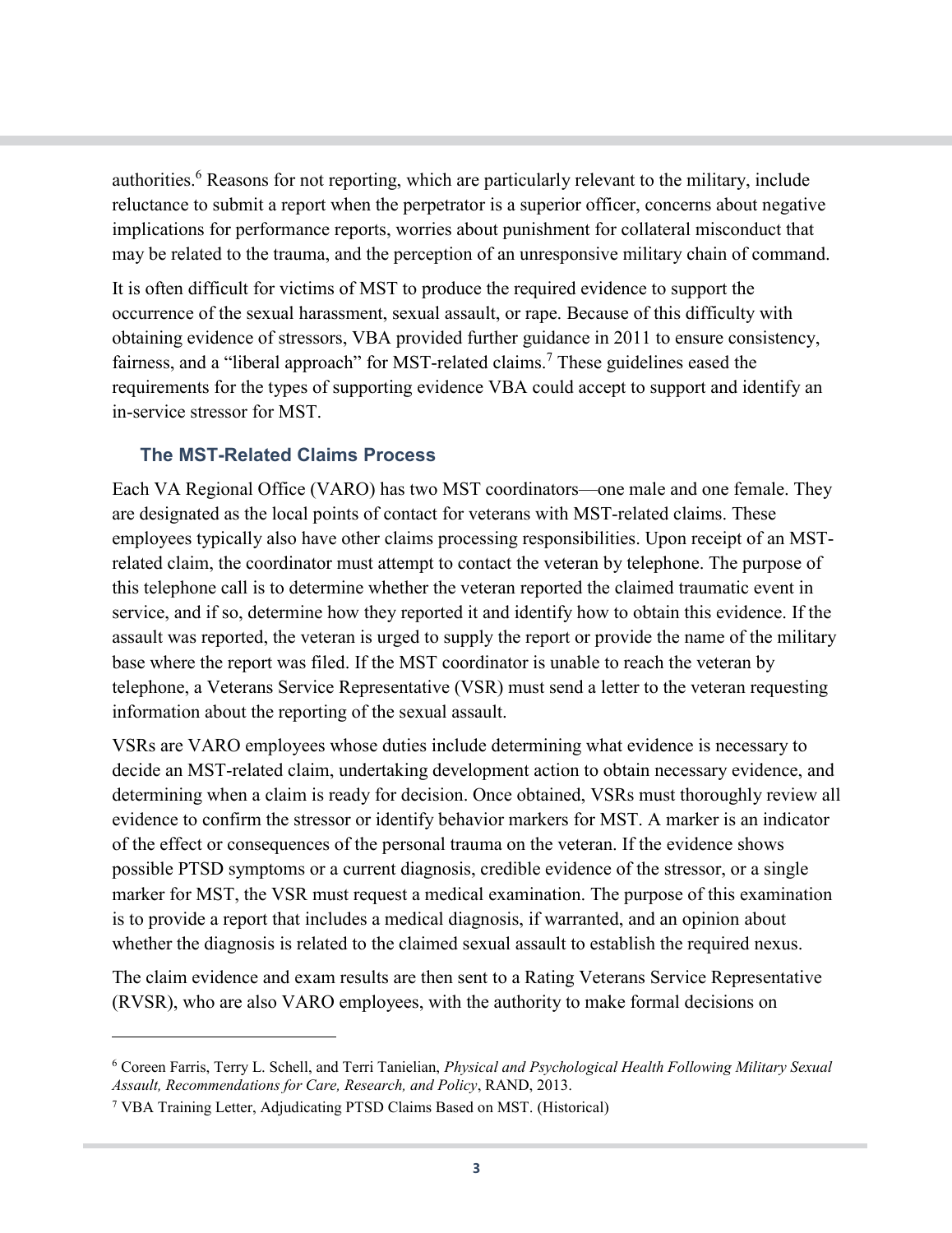veterans' claims. Before RVSRs can decide a veteran's MST-related claim, they must ensure that all required steps were completed. These steps include executing the procedures for obtaining the veteran's complete military personnel file; thoroughly reviewing all evidence, including military personnel files and service medical records for potential behavioral markers; and requesting a medical examination when appropriate. Once RVSRs determine that all appropriate procedures were completed, they evaluate the evidence and make a decision on the veteran's claim. RVSRs may deny an MST-related claim without requiring a medical examination only if there is no "credible evidence" of a stressor, no evidence of a behavioral marker, or no evidence of symptoms of a mental disorder.

## **PREVIOUS OIG AND GAO REPORTS IDENTIFIED ISSUES WITH MST-RELATED CLAIMS PROCESSING**

In December 2010, the OIG published a report, *Review of Combat Stress in Women Veterans Receiving VA Health Care and Disability Benefits*. [8](#page-3-0) The report assessed whether VBA developed and disseminated MST training and policies to claims processors. The OIG identified deficiencies in evaluating and processing MST claims and recommended that VBA conduct specialized training and an analysis of the consistency in which MST claims were processed. As a result, VBA implemented special focus quality improvement reviews of MST-related claims and directed VAROs to designate MST specialists beginning in 2011.

In June 2014, the Government Accountability Office (GAO) published a report, *Military Sexual Trauma Improvements Made, but VA Can Do More to Track and Improve the Consistency of Disability Claim Decisions* and identified similar deficiencies.<sup>[9](#page-3-1)</sup> GAO noted that VBA began assigning MST-related claims to specialized claims processors and required them to receive MST-specific training; however, quality reviews and analyses of claim decisions had shortcomings. They recommended improved training and enhanced MST-related quality reviews and outreach.

## **OIG FINDS ALMOST HALF OF VETERANS' DENIED MST-RELATED CLAIMS WERE PROCESSED INCORRECTLY**

At the time of the OIG review, VBA reported to the OIG that over the last three years it had been processing approximately 12,000 veterans' claims per year for PTSD related to MST. In FY 2017, VBA denied about 5,500 of those claims (46 percent). The OIG review covered a

 $\overline{a}$ 

<span id="page-3-0"></span><sup>8</sup> *[Review of Combat Stress in Women Veterans Receiving VA Health Care and Disability Benefits](https://www.va.gov/oig/52/reports/2011/VAOIG-10-01640-45.pdf)*, December 16, 2010.

<span id="page-3-1"></span><sup>9</sup> *[Military Sexual Trauma Improvements Made, but VA Can Do More to Track and Improve the Consistency of](https://www.gao.gov/assets/670/663964.pdf)  [Disability Claim Decisions](https://www.gao.gov/assets/670/663964.pdf)*, June 2014.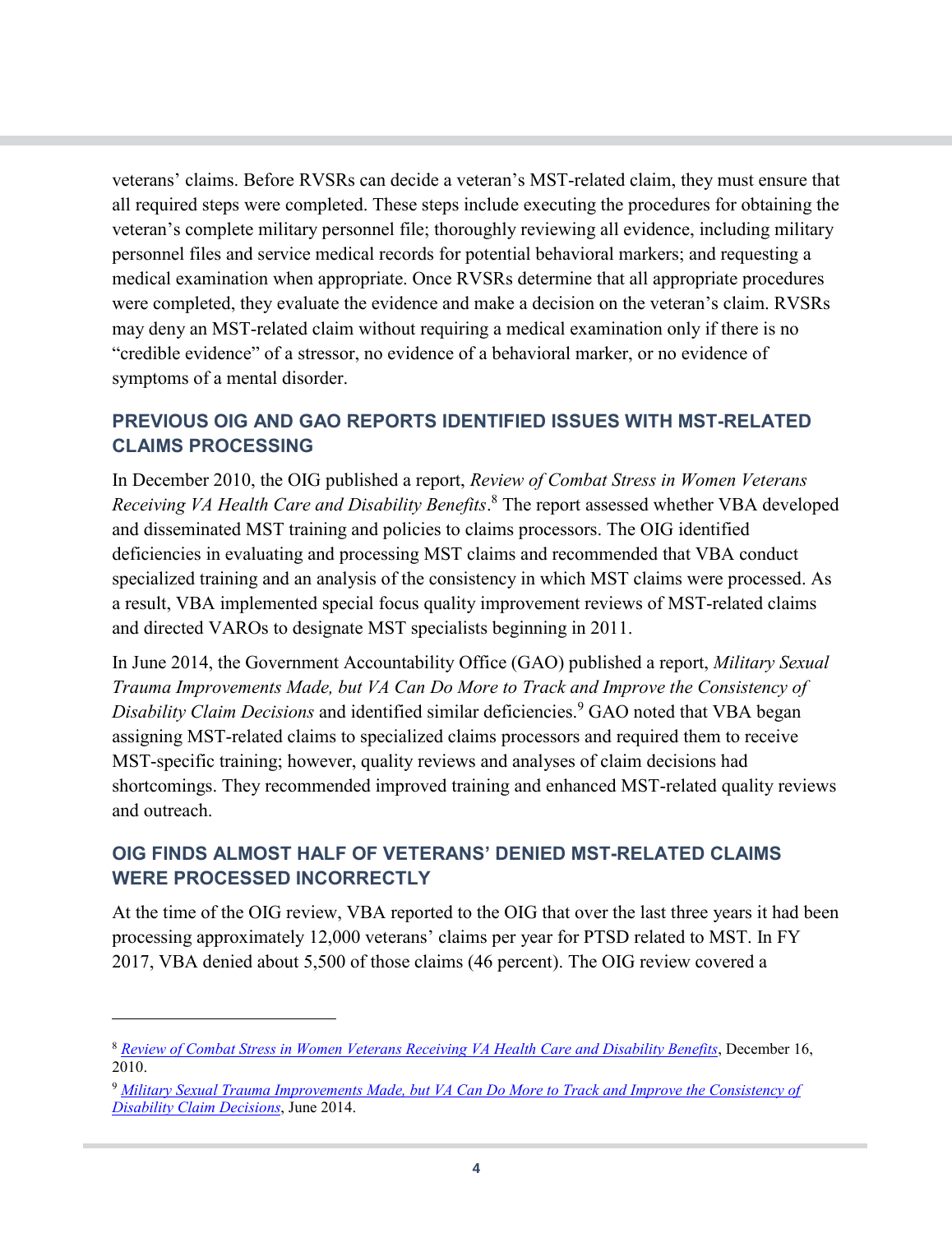population of 2,851 MST-related claims that VBA staff denied and completed from April 1, 2017, through September 30, 2017, of which 169 MST-related claims were sampled.

#### **Incorrectly Processed Claims**

The OIG audit team found that VBA staff incorrectly processed veterans' denied MST-related claims in 82 of 169 cases during the review period. The team provided VBA with details on the 82 veterans' claims that staff incorrectly processed. VBA reviewed the cases and agreed with the OIG audit team's conclusions. Based on this review, the OIG estimates that VBA did not properly process approximately 1,300 of 2,700 denied MST-related claims (49 percent).

The following table summarizes the projected errors based on the results of the OIG's claims review<sup>[10](#page-4-0)</sup>

**Table 1. Incorrectly Processed Denial Error Projections for MST-Related Claims**

| <b>Error Category</b>                                                                                                                                                      | <b>Projected</b><br><b>Number of Errors</b> | <b>Projected</b><br>Percentage of<br><b>Errors</b> |
|----------------------------------------------------------------------------------------------------------------------------------------------------------------------------|---------------------------------------------|----------------------------------------------------|
| Evidence was sufficient to request a medical exam and<br>opinion, but staff did not request one                                                                            | 740 cases                                   | 28%                                                |
| Evidence-gathering issues, such as VSRs not requesting<br>veterans' private treatment records                                                                              | 340 cases                                   | 13%                                                |
| MST Coordinator did not make the required telephone call, or<br>VSRs did not use required language regarding the reporting<br>of the assault in letter sent to the veteran | 300 cases                                   | 11%                                                |
| RVSRs made a decision on the veteran's claim based on<br>contradictory or otherwise insufficient medical opinions                                                          | 270 cases                                   | 10%                                                |
| Total                                                                                                                                                                      | 1,300 cases                                 | 49%                                                |

*Source: VA OIG analysis of statistically sampled MST-related claims completed from April 1, 2017, through September 30, 2017.*

# **Impact of Incorrectly Processed Claims**

 $\overline{a}$ 

The OIG team found that VBA staff did not follow required procedures for processing these claims, which potentially resulted in undue stress to veterans as well as a denial of compensation benefits for survivors of MST who could have been entitled to receive them. One mental health provider confirmed for the OIG audit team that it can be traumatizing for individuals claiming MST benefits to relay their stories during examinations. Another mental health provider noted

<span id="page-4-0"></span><sup>&</sup>lt;sup>10</sup> The OIG team estimated that in about 300 cases (11 percent), multiple errors contributed to the incorrect processing of the denials. Therefore, the numbers and percentages do not sum.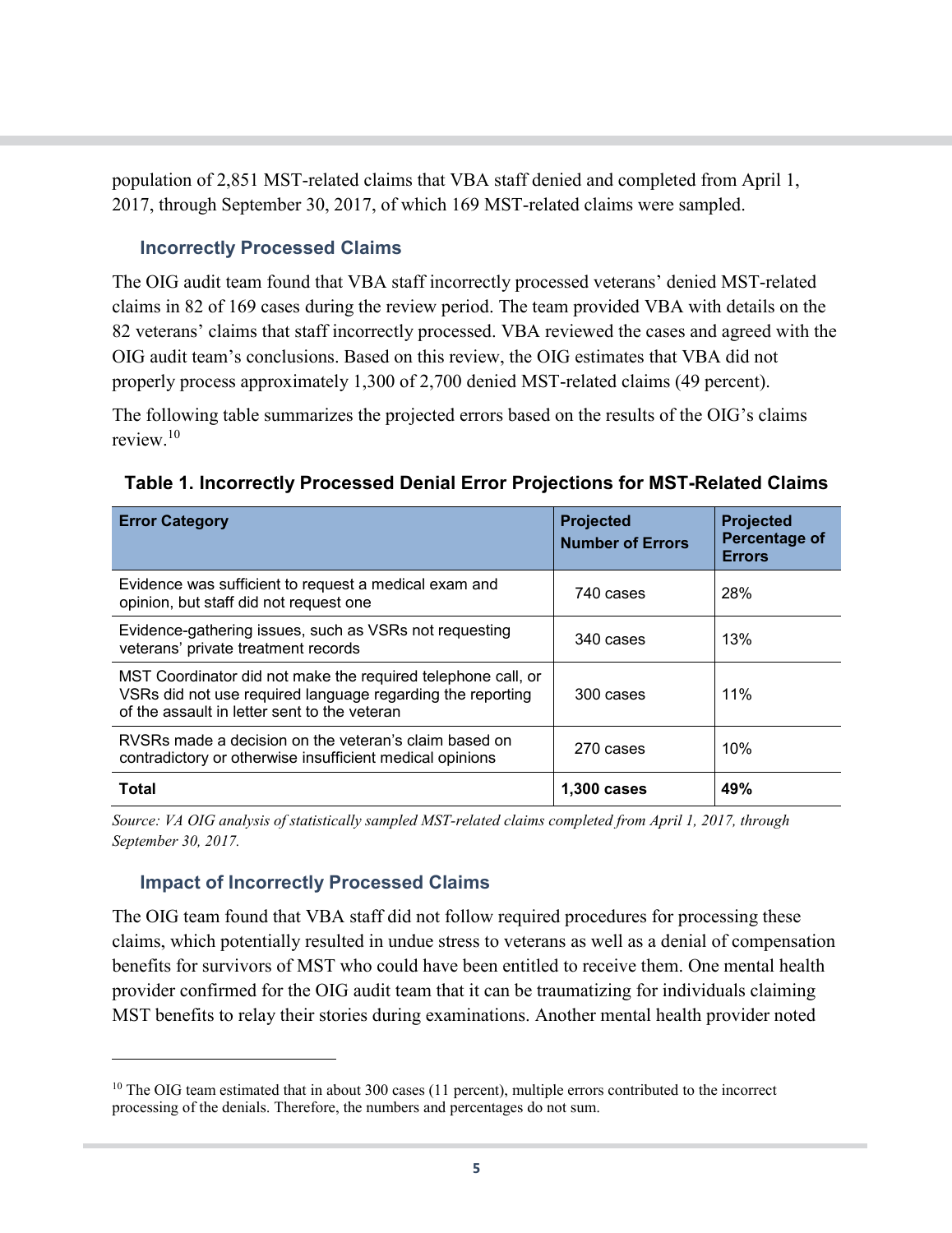that veterans are confused and upset when VBA denies their claims, and this undue stress can interfere with the treatment process. As a result, the OIG audit team concluded that the trauma of restating or reliving stressful events could cause psychological harm to individuals experiencing MST and prevent them from further pursuing their claims. Additionally, incomplete processing may lead to inaccurate claims decisions and a significant amount of rework for VBA employees.

## **Causes for Incorrectly Processed Claims**

The OIG determined there were several root causes for VBA's failure to properly process MSTrelated claims.

**Need for Specialization.** In 2016, the VBA Office of Field Operations implemented the National Work Queue to manage and distribute the national claims inventory and improve VBA's overall production capacity. The distribution of daily workload is based on VARO capacity, national claims processing priorities, and special missions. Prior to implementation of the National Work Queue, VBA had VAROs use the Segmented Lanes Organizational Model, which required VSRs and RVSRs on Special Operations teams to process claims VBA designated as requiring special handling, which included MST-related claims. The OIG team found these staff developed special expertise on these highly sensitive claims due to focused training and repetition. The National Work Queue model allowed these sensitive claims to be directed to any VSR or RVSR, regardless of their experience and expertise. VARO staff suggested that VBA reestablish specialized processing to help employees redevelop the expertise needed for more consistent and accurate MST-related claims outcomes.

**Inadequate Training.** The goal of VBA's MST training is to improve employee awareness of the characteristics and impacts of MST and ensure claims processors correctly apply the relevant regulations and policies. At the time of OIG's review, VBA had not updated the MST training modules since 2014, despite multiple changes to the Adjudication Procedures Manual. The OIG audit team reviewed the MST training modules and identified several deficiencies including the following:

- Consistently referred to a development checklist that was outdated and inaccurate
- · Included erroneous development procedures, such as instructing claims processors to use incorrect medical opinion language
- · Misstated the MST Coordinator's role and responsibilities
- Did not address how to rate claims where a diagnosis other than PTSD was provided
- · Included incomplete information regarding what constitutes an insufficient or inadequate examination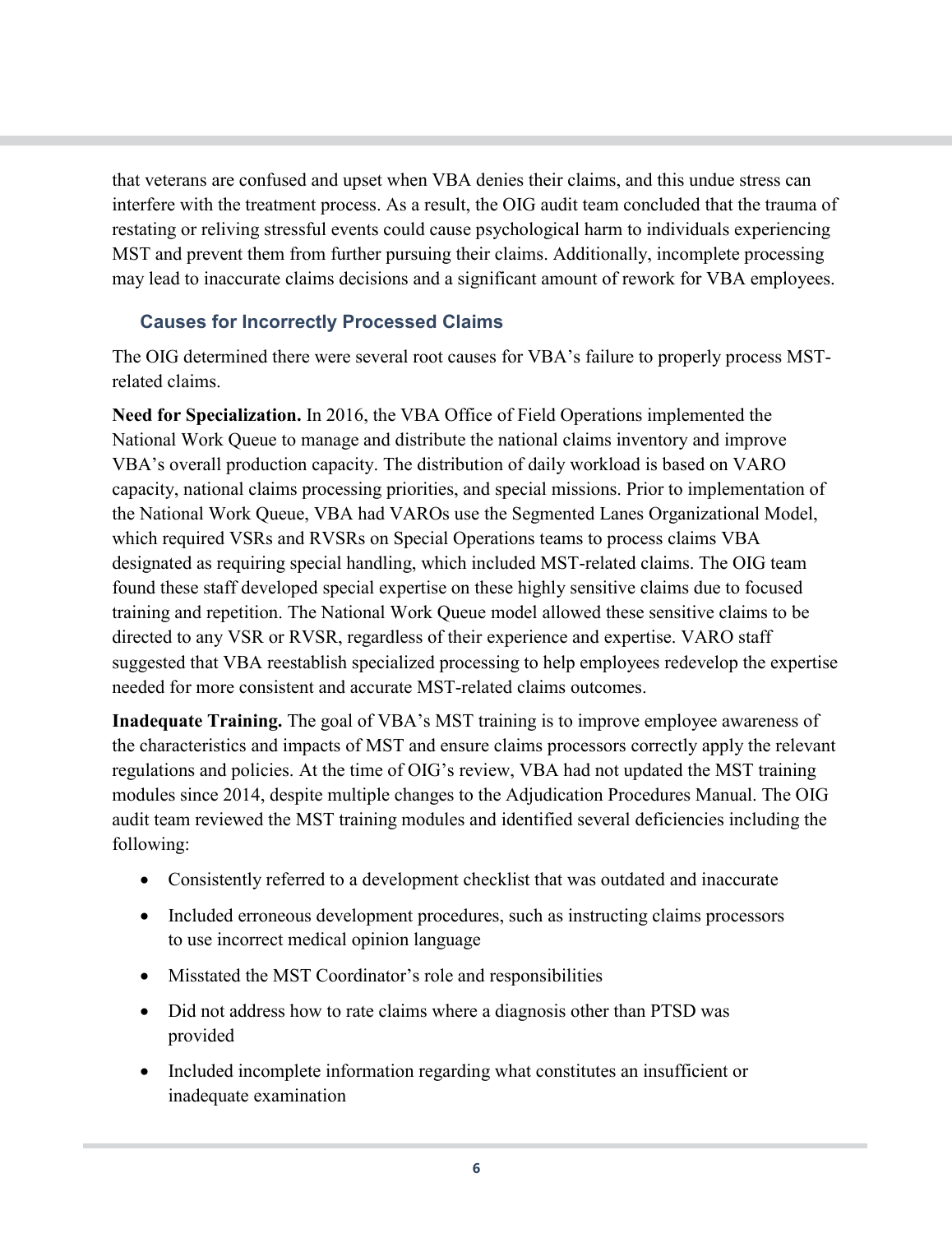Furthermore, MST training was provided as one-time only, with no requirement for annual refresher training. The OIG team, therefore, recommended improvements to VBA's training for MST-related claims.

**Lack of an Additional Level of Review.** At the time of the OIG's work, VBA required a second level of review for some complex claims, such as traumatic brain injury cases, but not for MSTrelated claims. An additional level of review would serve as an internal control to help ensure VBA staff process claims properly. VBA staff generally thought that an additional level of review would be helpful and could improve accuracy. Compensation Service management indicated this second review would have to be weighed against the cost of the requirement, as well as the delay in claims processing. Still, given the sensitive and time-consuming nature of MST-related claims, the OIG team determined that this added internal control would be appropriate and would help improve the quality of claims decisions.

**Discontinued Special Focus Reviews.** The Systematic Technical Accuracy Review (STAR) team conducts reviews of claims at each VARO as part of the Compensation Service national quality assurance review program. STAR staff completed special focus quality improvement reviews of MST-related claims beginning in 2011. These reviews, designed to correct deficiencies identified during the claims process, occurred in response to the previously mentioned 2010 OIG report related to "combat stress" experienced by women veterans, and continued, in part, because of the 2014 GAO report on MST-related claims. Staff performed the reviews twice a year and identified errors similar to those identified by the OIG team, such as missed evidence or markers and failure to request necessary medical exams. In December 2015, the STAR office stopped completing reviews of MST-related claims because the error rate for these claims improved from 2011 to 2015. Given the resurgence of a high error rate, the OIG team determined that the STAR team should reinstate special focus quality improvement reviews for MST-related claims.

#### **RECOMMENDATIONS**

The OIG made six recommendations to the Under Secretary for Benefits, who agreed to implement the recommendations and make necessary changes to ensure the accurate processing of MST-related claims. Since the report's publication on August 21, 2018, VBA has provided documentation to close recommendations two and six listed below and has provided acceptable action plans for implementing the remaining four open recommendations.

The following list presents additional information on the status for each OIG recommendation based on a March 2019 VBA status update on the implementation of the recommendations:

1. Review all denied MST-related claims since the beginning of FY 2017, determine whether all required procedures were followed, take corrective action based on the results of the review, and render new decisions as appropriate. *Status: Open.*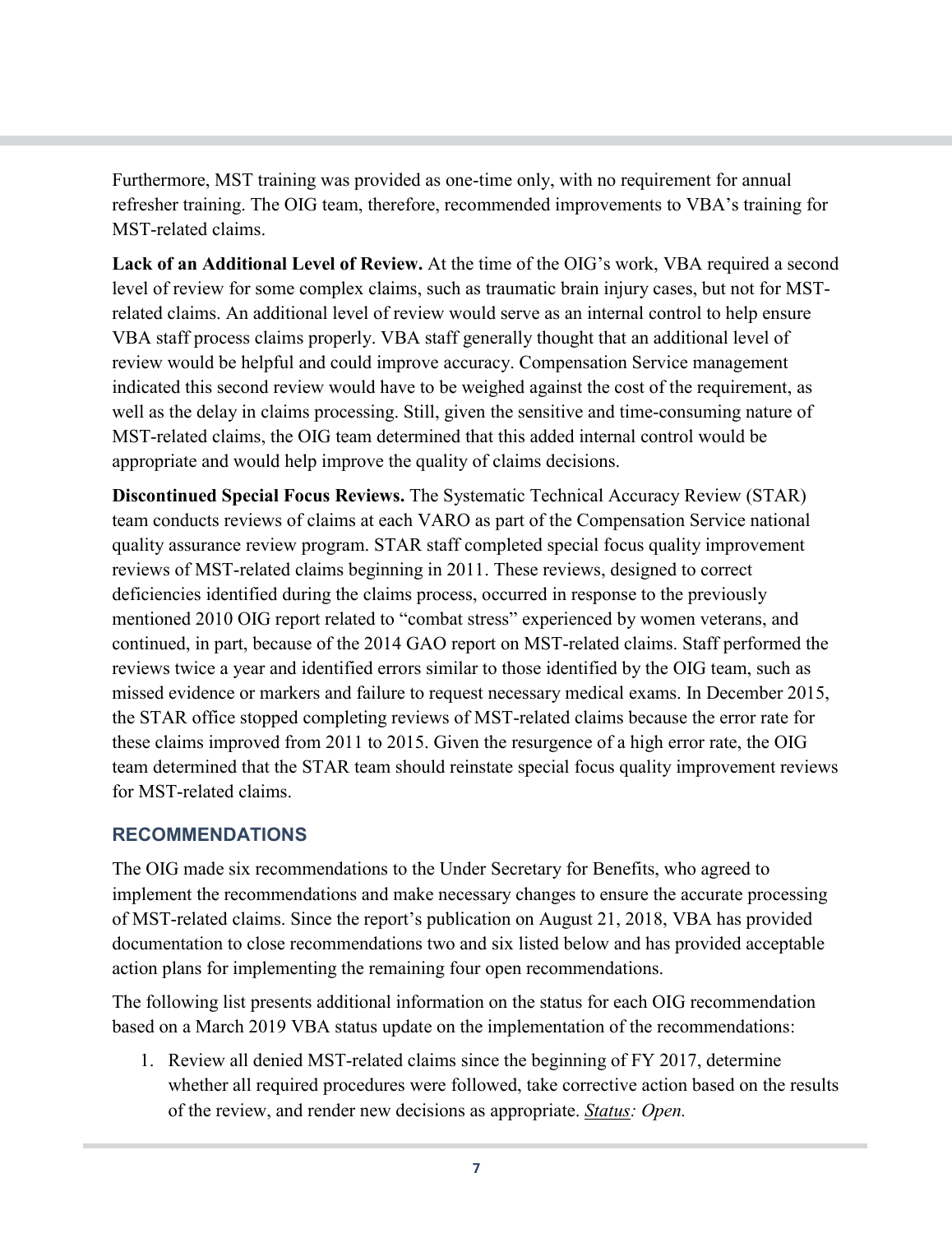*Status of VBA's Action Plan: VBA reported that it has implemented a plan to conduct a review of the denied MST-related claims decided between October 1, 2016, through June 30, 2018, and take corrective actions based on the review if an incorrect decision was made. From December 2018 through the March update, VBA has reviewed 25 denied claims at the Columbia VARO. These claims were reviewed as part of VBA's first phase review plan to validate the established review process. This first phase ensured the effectiveness of the policies, procedures, and guidance related to the review. In March 2019, VBA began its second and final phase of the review which has been expanded to Muskogee, Cleveland, Huntington, and Portland VAROs. These VAROs will be reviewing approximately 9,700 remaining MST claims with a target completion date of September 30, 2019. Targeted Completion Date: September 30, 2019.*

2. Focus processing of MST-related claims to a specialized group of VSRs and RVSRs. *Status: Closed.* 

*Status of VBA's Action Plan: VBA advised that on November 20, 2018, the Office of Field Operations issued guidance for designating a specialized group of trained VSRs and RVSRs at each regional office to process MST-related, amyotrophic lateral sclerosis, and traumatic brain injury-related claims. Completion Date: April 2, 2019.* 

3. Require an additional level of review for all denied MST-related claims and hold the second-level reviewers accountable for accuracy. *Status: Open.*

*Status of VBA's Action Plan: VBA reported it has instituted a process to conduct secondlevel reviews of MST-related claims. The OIG is awaiting additional evidence from VBA that a sufficient number of denied claims will be reviewed as part of this process. Targeted Completion Date: November 30, 2019.* 

4. Conduct special focus quality improvement reviews of denied MST-related claims and take corrective action as needed. *Status: Open.*

*Status of VBA's Action Plan: VBA stated that STAR staff will conduct a special focus review of denied MST claims in the fourth quarter of FY 2019. Targeted Completion Date: September 30, 2019.* 

5. Update the current training for processing MST-related claims and monitor the effectiveness of the training. *Status: Open.* 

*Status of VBA's Action Plan: VBA stated that it is finalizing the "PTSD Due to MST" training course and would mandate all VSRs and RVSRs training be completed by May 31, 2019. By September 30, 2019, VBA will administer a targeted consistency study to assess the effectiveness of the training. Targeted Completion Date*: *October 31, 2019.*